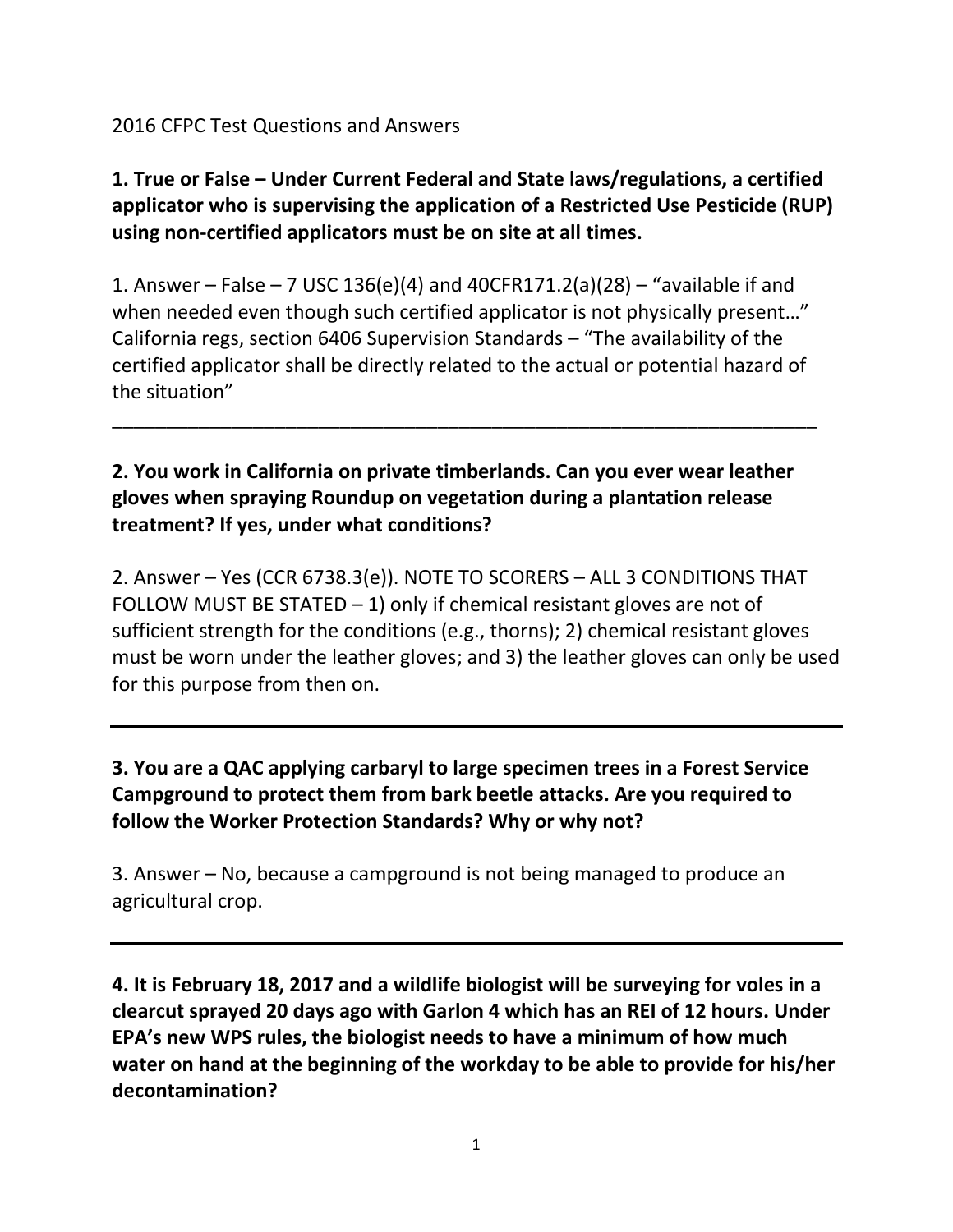4. Answer – Since Garlon 4 has an REI of 12 hours, contamination supplies have to be provided up to 30 days after the end of the REI. The biologist would have to have at least 1 gallon of water at the beginning of his/her shift. If the worker was in the unit during the REI, 3 gallons of water would be required at the beginning of the shift (as per 40 CFR 170.411(b) or CCR 6768)

**5. Assume glyphosate was listed a year ago by the state of California under Proposition 65 as a possible carcinogen, what must I do as a spray contractor with a 20-person crew before I let my crew apply glyphosate on SPI land?** 

5. Answer – After a pesticide has been listed for 12 months, warnings to public and employees are required.

**READ THE FOLLOWING AS FURTHER EXPLANATION** - Employee warnings can be part of A-8 or A-9 Pesticide Safety Information Series (PSIS) forms; communicated as part of pesticide handler training; or given separately. Public warnings can be done several ways, including posting treated areas, mail notifications to neighbors, publishing notice in paper, etc.

**6. Three part question:**

**b. I work on a farm today in Tehama County as a pesticide handler. I am not related to the owners. Can I mix and load a Restricted-Use Pesticide that requires a closed system if I am 17?**

**c. Under the EPA WPS rules, what is the minimum age for a pesticide handler applying glyphosate as an employee after January 2, 2017?**

6. Answer – a. Yes – Immediate family is exempt from many of the requirements of the WPS.

b. No. CCR Section 6612 – Age – must be 18 years of age

c. 18 years of age.

**a. I am a 13-year old son of a San Joaquin County farmer; can I legally spray glyphosate on crops on our farm? Yes or No**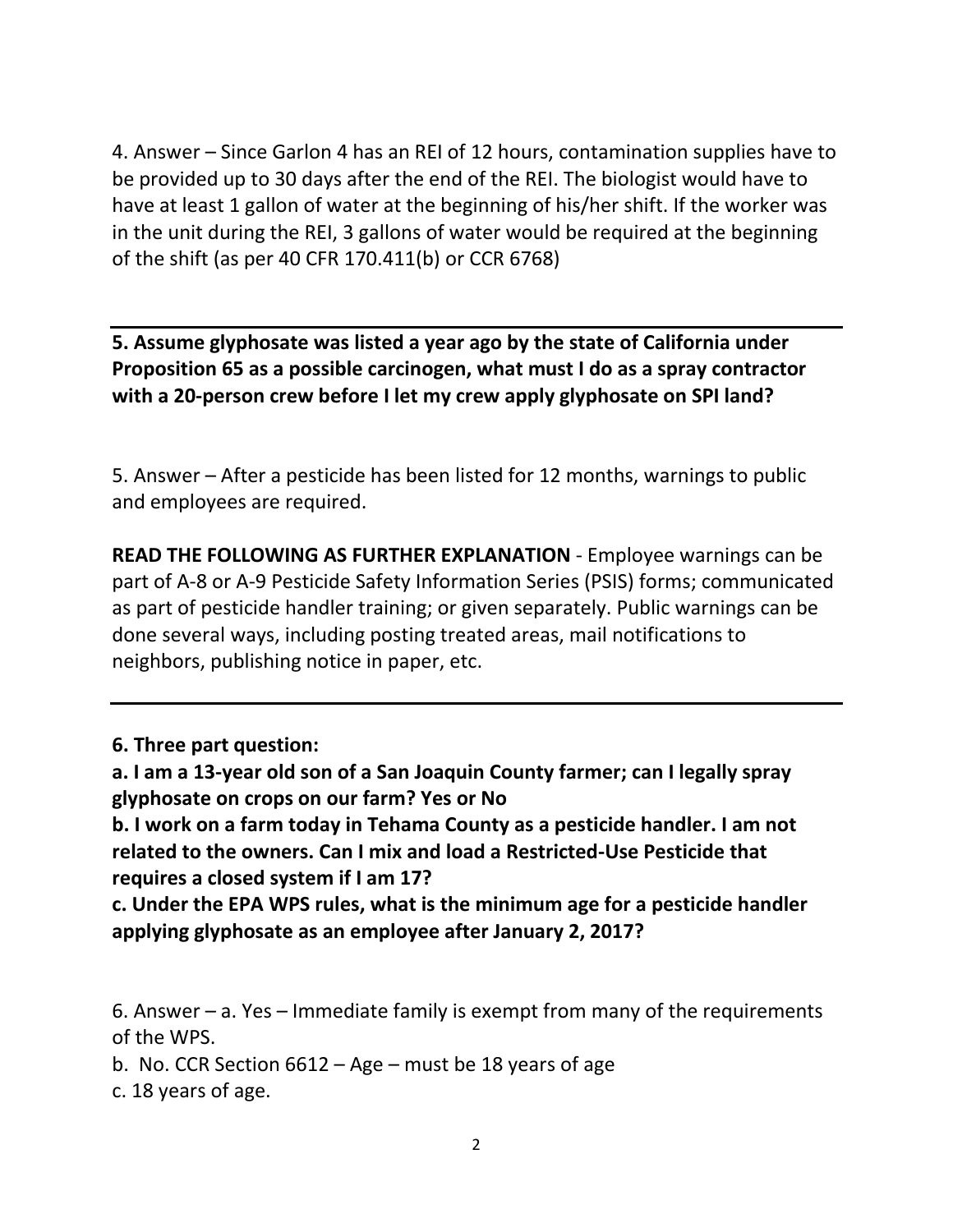**7. a. You are the pilot of a helicopter applying Garlon to a unit in mid-2018. There is a property line 40 feet from one edge of the unit with a road on the other side of the property line. As you are spraying along the property boundary, you see a vehicle driving along the road. What is your responsibility under the WPS proposal?**

**b. How would your answer be different if you were the property owner of the area being treated and you saw the same vehicle?**

7. Answer - a. As the pesticide handler, you would be required to suspend applications in the 100 foot Application Exclusion Zone (AEZ) until the truck left the area.

b. The property owner may try to stop the truck, but legally, his/her responsibility for keeping people out of the AEZ extends to his/her employees and property line.

**8. The Application Exclusion Zone (AEZ) can be thought of as a 'moving buffer' around the application equipment.** 

**a. How wide is the AEZ if helicopters are being used?**

**b. How wide is the AEZ if backpack sprayers are being used and the targeted vegetation is 4 foot high deerbrush and the wand is held no more than 12 inches above the target vegetation?**

8. Answer – a. 100 feet (CCR 6762 (c)(1)A)

b. 25 feet (CCR 6762(c)(1)(B). Bonus draw if anyone says it would be 0 feet if the wand is never more than 12 inches above ground).

**9. Under current WPS and California regulations, how often does an agricultural worker need to be trained in pesticide awareness and safety? How will that change after January 2, 2017?**

9. Answer – a. 5 years; b. 1 year (annual training)